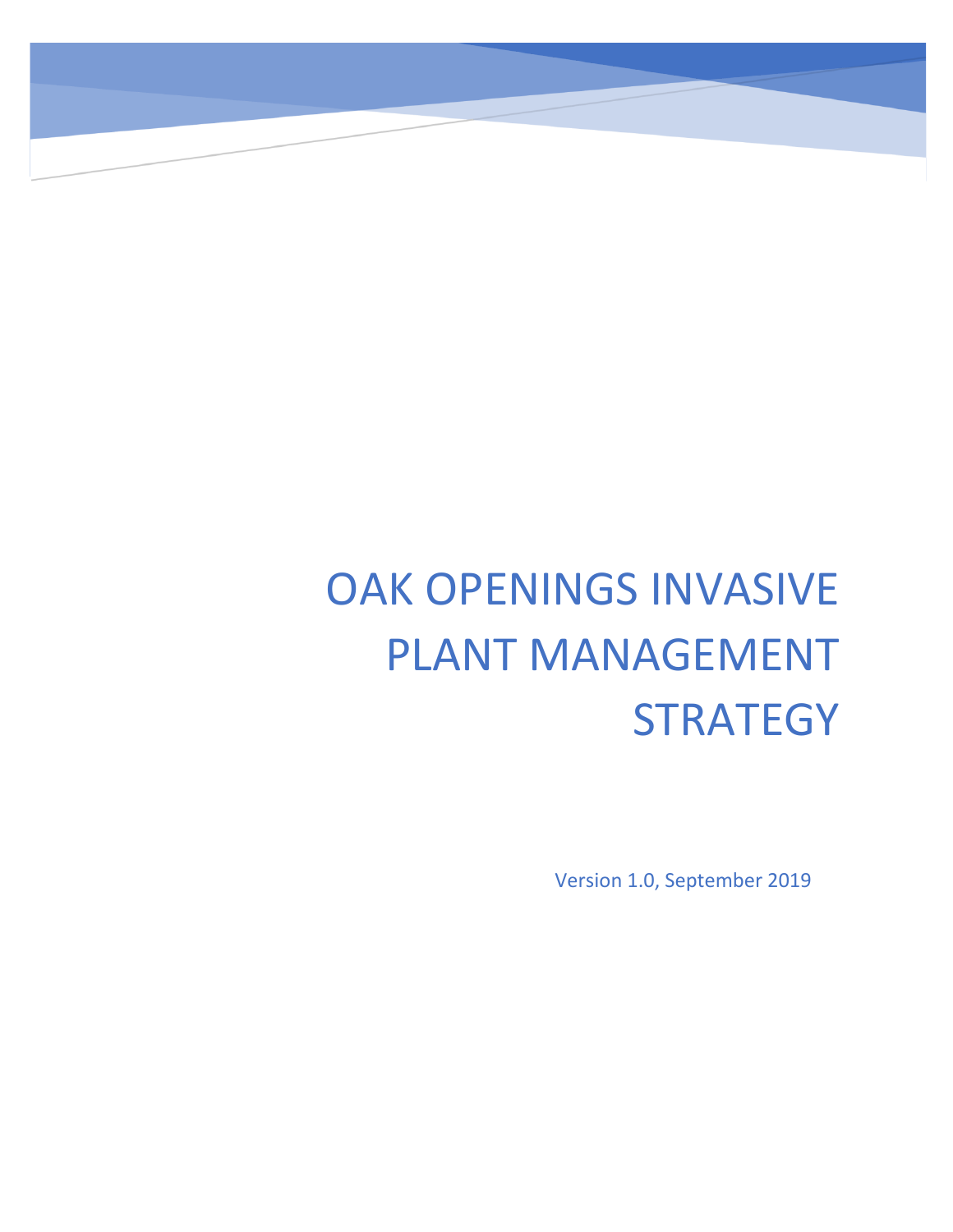# Contents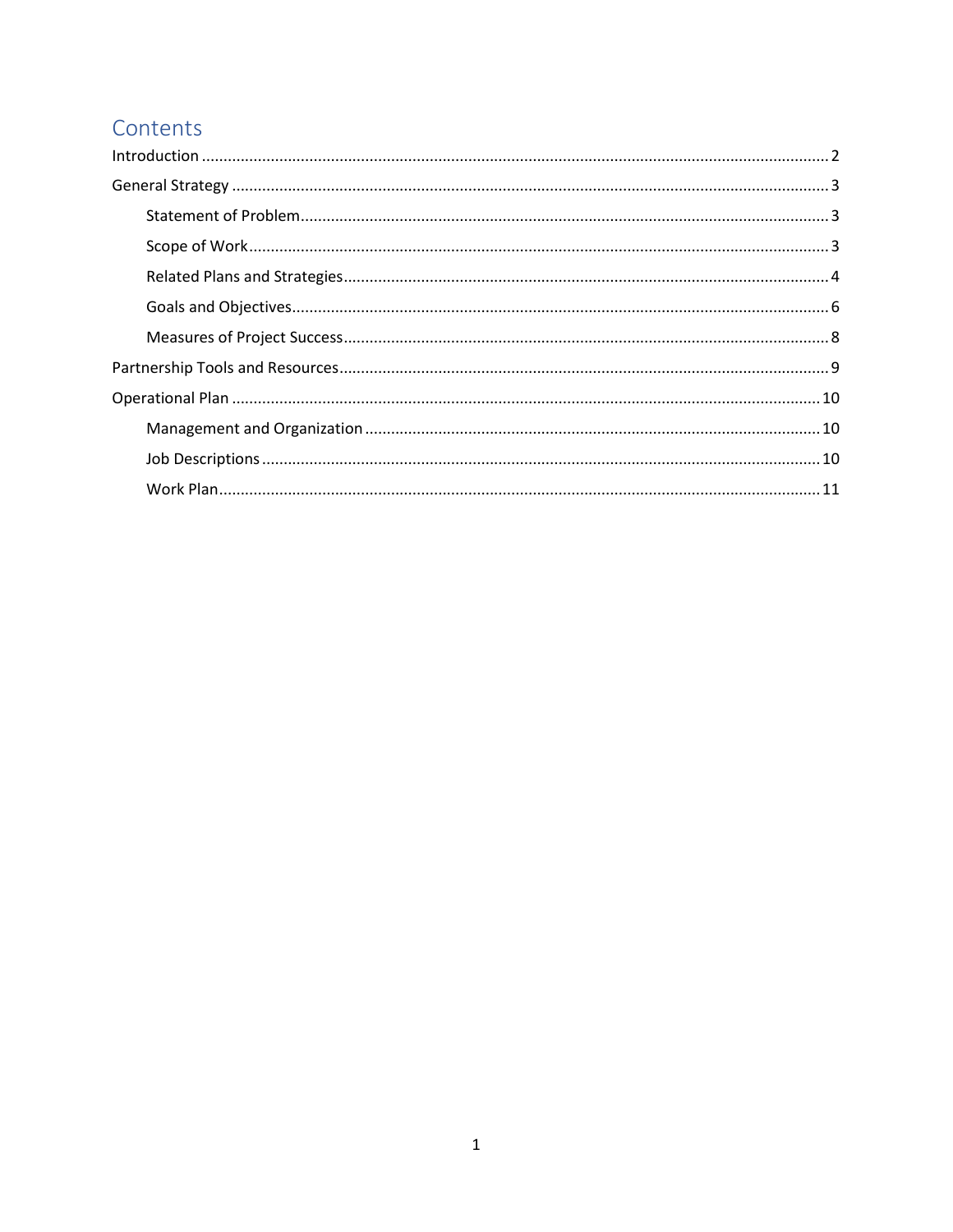# <span id="page-2-0"></span>Introduction

The Green Ribbon Initiative (GRI) is a regional coalition of conservation groups partnering to conserve, enhance, and restore critical natural areas in the Oak Openings Region. GRI's comprehensive strategic plan entitled "The Blueprint for Conservation in the Oak Openings" identifies invasive species as a highranking threat to ecosystem targets in the Oak Openings including wet prairie, oak savanna, oak forest, flatwoods, and floodplain forest. In order to reduce the threat of invasive plant species, the blueprint calls for GRI partners to "collaboratively manage invasive plants by implementing the Oak Openings Invasive Plant Species Management Plan" (Blueprint Strategic Action 1)

This document facilitates the collaborative invasive plant management identified in Strategic Action 1 by following an integrated pest management (IPM) approach. IPM encourages a wholistic approach to pest management and consists of a series of comprehensive actions rather than treatment of individual species. This approach results in efficient and cost-effective management. Actions commonly associated with IPM include monitoring and identifying problem species, preventing new threats, and controlling species using biological, chemical, mechanical, cultural and regulatory controls.

The primary goal of the plan is to increase capacity across multiple agencies to prevent, detect, and control invasive species in the Oak Openings Region. This goal will be met by completing tasks associated with four objectives: **1. Develop and utilize a science-based methodology to assess the risk of invasive plant species, 2. Prioritize and strategically implement management across partnerships, 3. Decrease likelihood of new species establishing and spreading through vector control and early detection rapid response (EDRR), 4.Prevent the introduction and limit the spread through public outreach, staff training, and information sharing.** Application of the management plan at a regional scale will help to minimize the negative effects of invasive plants and increase the value of natural areas.

In order to ensure regional progress towards the treatment and control of invasive species, GRI partners will form a cooperative weed management area (CWMA)hat meets regularly, maintain funding for a CWMA coordinator, and work to secure resources for high-priority invasive species projects identified by tools provided in the plan.

Primary landowning partners that benefit from this document include Metroparks Toledo, Huron-Clinton Metroparks Authority, Ohio Department of Natural Resources, Michigan Department of Natural Resources, Wood County Parks, Bowling Green Parks and Recreation, The Nature Conservancy, The Olander Park System, Wayne County Parks, Southeast Michigan Land Conservancy, Oak Openings Region Conservancy, and Black Swamp Conservancy. Secondary landowning partners include private landowners on the landowner registry. Other partners are university and volunteer organizations including University of Toledo, Bowling Green State University, and WildOnes Oak Openings Chapter.

**Planning Participants**: This conservation plan was developed in 2019 with input from the University of Toledo, The Nature Conservancy, and Metroparks Toledo and review from the Stewardship Subcommittee. It draws from previous planning efforts involving many partners and builds upon an existing framework for coordinated actions through the GRI. The primary participants in development of the first draft include Steve Woods and Ashlee Decker from the Nature Conservancy and Dr. Jon Bossenbroek and Sarah Guiher with the University of Toledo. This plan is a living document and will be updated as new information and opportunities arise.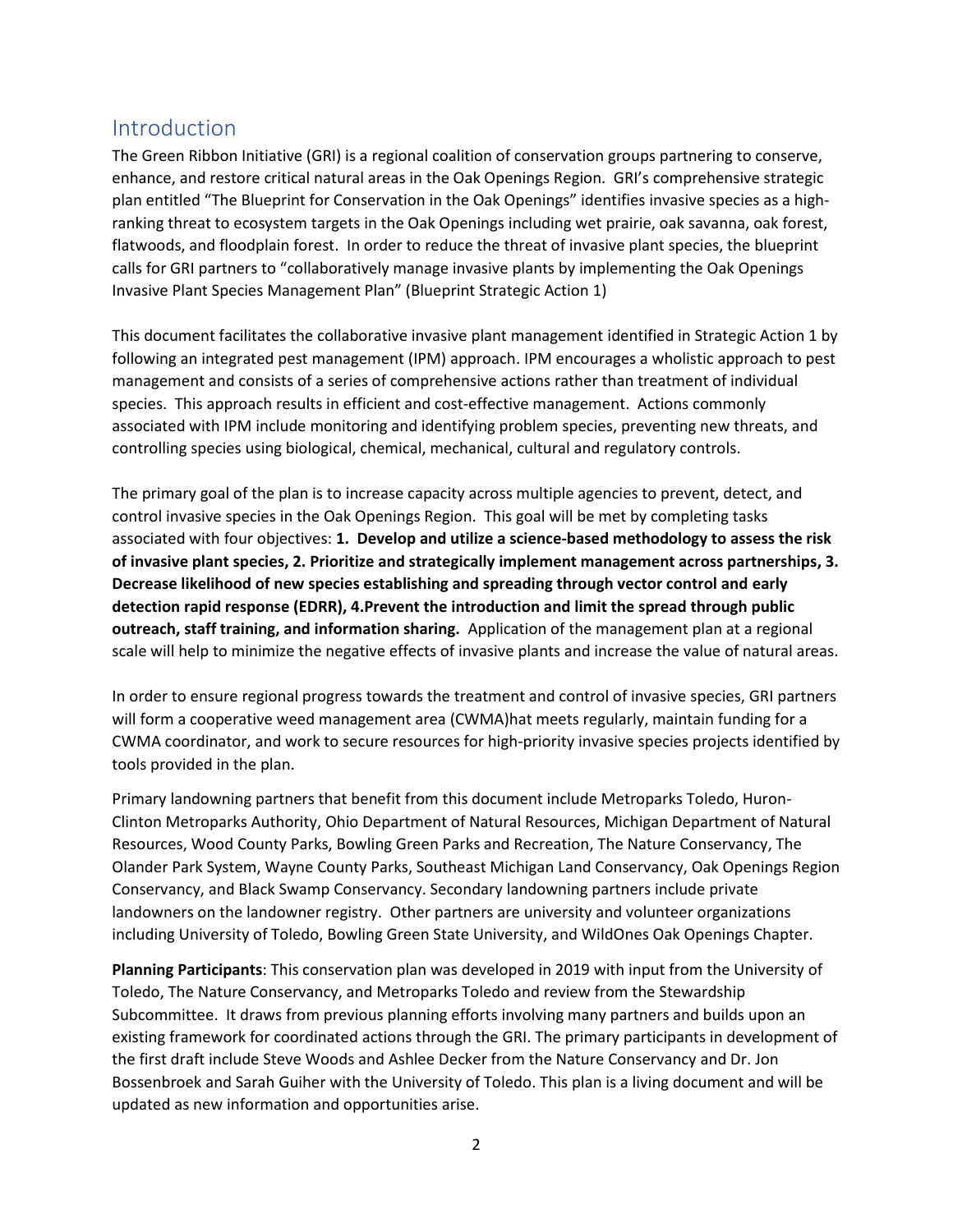# <span id="page-3-0"></span>General Strategy

## <span id="page-3-1"></span>**Statement of Problem**

Invasive plants are ranked as a high threat in all five ecosystem targets (table 1) in the Oak Openings Region. Invasive plant species threaten ecosystems as well as human populations and require significant financial investment to treat or remove. Natural communities are degraded through changes in structure (e.g. canopy cover, altered hydrology, increased nutrient loading), disruptions to the food web, loss of native flora and fauna, and increases in disease vectors such as mice and ticks. Examples of invasives commonly encountered in the region include privet, honeysuckles, autumn olive, and spotted knapweed in Oak Savannas; common and glossy buckthorn, purple loosestrife, reed canary grass, and phragmites in wet prairies; and garlic mustard, Japanese barberry, and multiflora rose in floodplain and upland woodlands (Guiher 2018). Because invasive species are not equal in the threat they pose and not all species threaten every type of habitat, developing strategic, prioritized plans for treatment is a crucial component of effective management.

| <b>Community Type</b>      | <b>Characteristics</b>                                                                                                                                                                                                                                 |
|----------------------------|--------------------------------------------------------------------------------------------------------------------------------------------------------------------------------------------------------------------------------------------------------|
| Wet Prairie                | Hydric soils, seasonally inundated, dominated by sedges, tree canopy primarily<br>comprised of oak species and typically <20% cover, shrub cover low or absent                                                                                         |
| Savanna/ Upland<br>Prairie | Sandy soils, dominated by native grasses (big bluestem, little bluestem, indiangrass)<br>and forbs, tree canopy primarily comprised of oak species and typically 20-40% cover,<br>shrub cover (blueberry, raspberry) averages 20%, 1-10 snags per acre |
| Deciduous Forest           | Sandy soils, tree canopy primarily comprised of oak species and typically >80% cover,<br>shrub cover (blueberry, witch hazel, sassafras, young oak) approximately 20%, >10<br>snags per acre                                                           |
| Floodplain Forest          | Poorly to moderately drained soils, within floodplain of stream or ditch, tree canopy<br>primarily comprised of eastern cottonwood, sycamore, and ash at >80% cover                                                                                    |
| <b>Flatwoods Forest</b>    | Seasonally inundated hydric soils or muck overlaying sandy soils, tree canopy comprised<br>primarily of pin oak and swamp white oak at >80% cover, herbaceaous layer may be<br>patchily distributed where sunlight penetrates canopy                   |

Table 1. Five Major Community Types in the Oak Openings

## <span id="page-3-2"></span>**Scope of Work**

Geographic: The scope of the work is limited to property within the Lake Plain Oak Openings Region. However, the threat described is consistent throughout the Upper Midwest and products of this project may have wider ranging usefulness. Within the region, work will be focused in Priority Conservation Areas identified using a GIS-based ecological model to target areas where restoration activities will have the highest likelihood of success and the greatest benefit to priority species (Figure 1).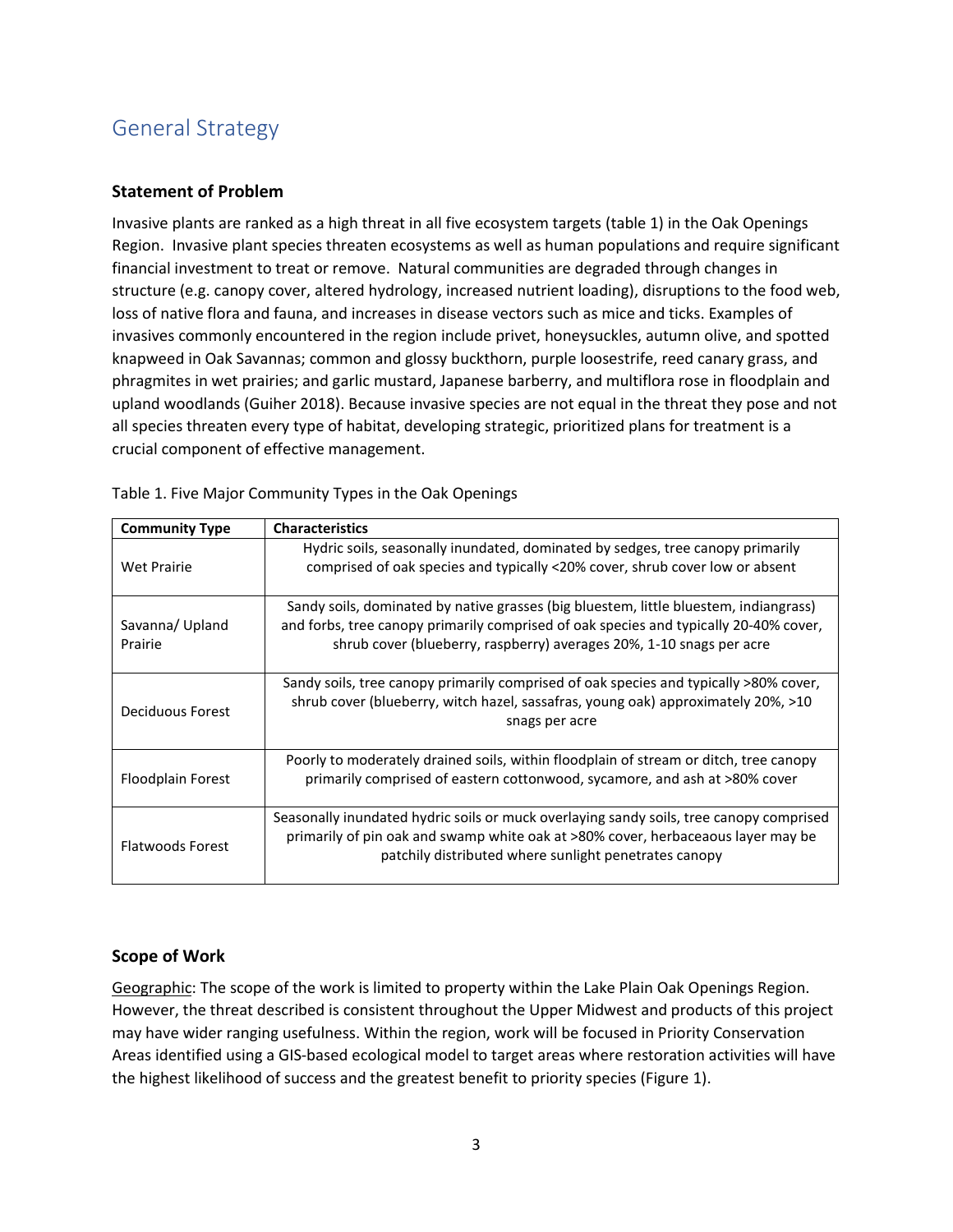Temporal: Implementation of strategy is likely to be ongoing, but for the purpose of this plan we present details for 2020 through 2030.

Operational: This document facilitates the efficient management of invasive plant species in the Oak Openings Region as identified in Strategic Action 1 of the GRI comprehensive strategic plan entitle "The Blueprint for Conservation in the Oak Openings". This plan guides partners in invasive plant management through prioritizing species for control, providing tools to efficiently control the highest priority invasive species on their properties, and describing future activities and needs. Actions associated with securing funding and partnership development (Blueprint SA-2) are not included in the Operational Scope of this document.

# <span id="page-4-0"></span>**Related Plans and Strategies**

*Blueprint for Conservation in the Oak Openings*- This document is an updated comprehensive plan for conservation in the Oak Openings. It was created by partners of GRI in 2019 after a series of planning meetings in 2017/2018. The plan identifies 4 major threats to the Oak Openings and provides strategies for mitigating those threats. Threats include invasive species,

*Michigan Terrestrial Invasive Species Plan*- Outlines a statewide strategy for to reduce the environmental and economic cost of invasive species on land through prevention, early detection and response, control and restoration, and collaboration. The Oak Openings Invasive Plant Management Plan is aligned with the major goals with this plan.

*Ohio and Michigan Pesticide Applicators Manuals*- Training manuals for each state that include current laws and safe practices for applying pesticide. The manuals are intended to prepare practitioners for state certifications, but can be used as reference guides for all field crew including seasoned practitioners.

- The Ohio pesticide manual can be obtained from: [https://agri.ohio.gov/wps/portal/gov/oda/divisions/plant-health/pesticides/commercial](https://agri.ohio.gov/wps/portal/gov/oda/divisions/plant-health/pesticides/commercial-applicator)[applicator.](https://agri.ohio.gov/wps/portal/gov/oda/divisions/plant-health/pesticides/commercial-applicator)
- Michigan training manuals can be ordered at: https://www.canr.msu.edu/ipm/pesticide\_education\_safety/training\_manuals/index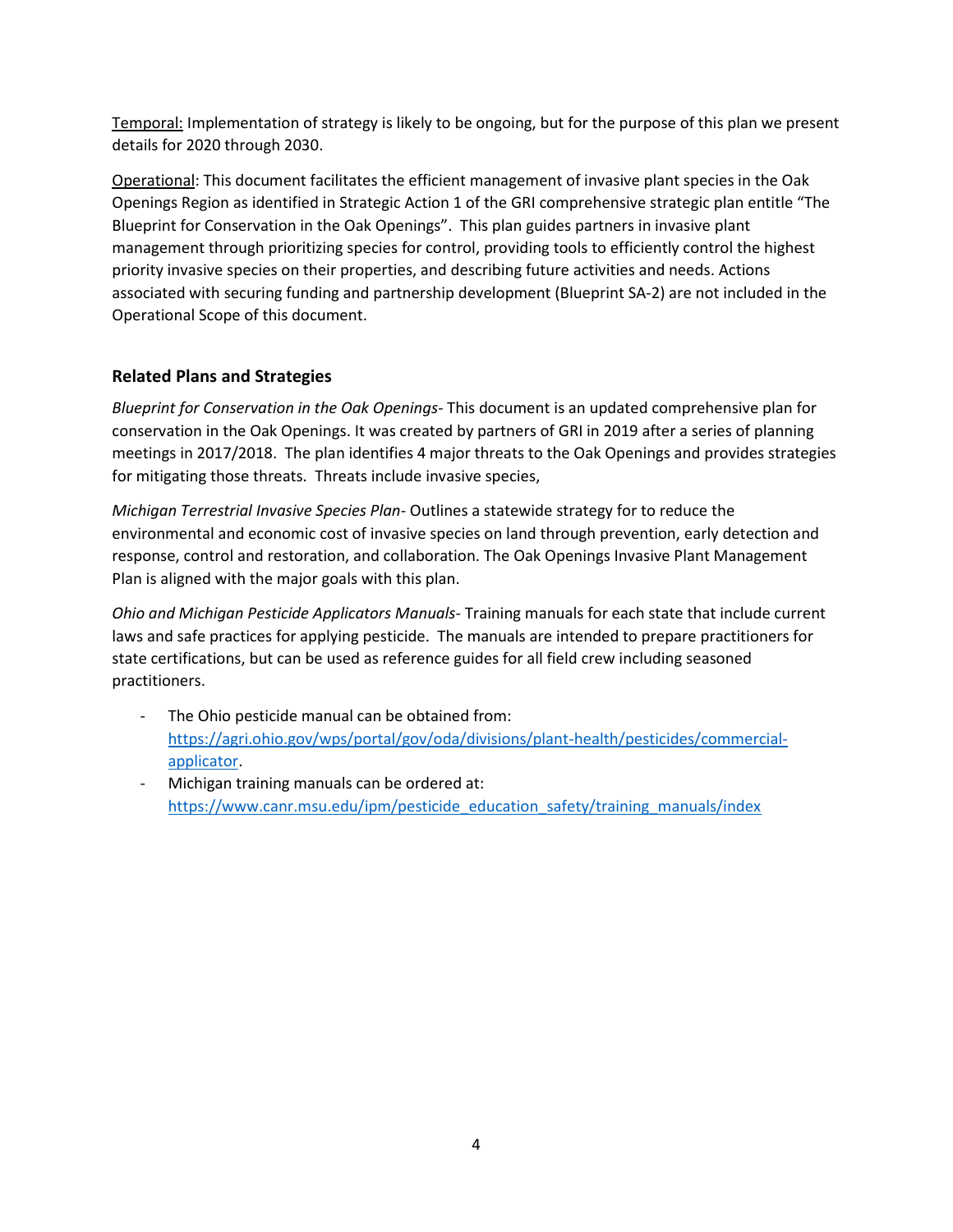

Figure 1. The Oak Openings Region and Priority Conservation Area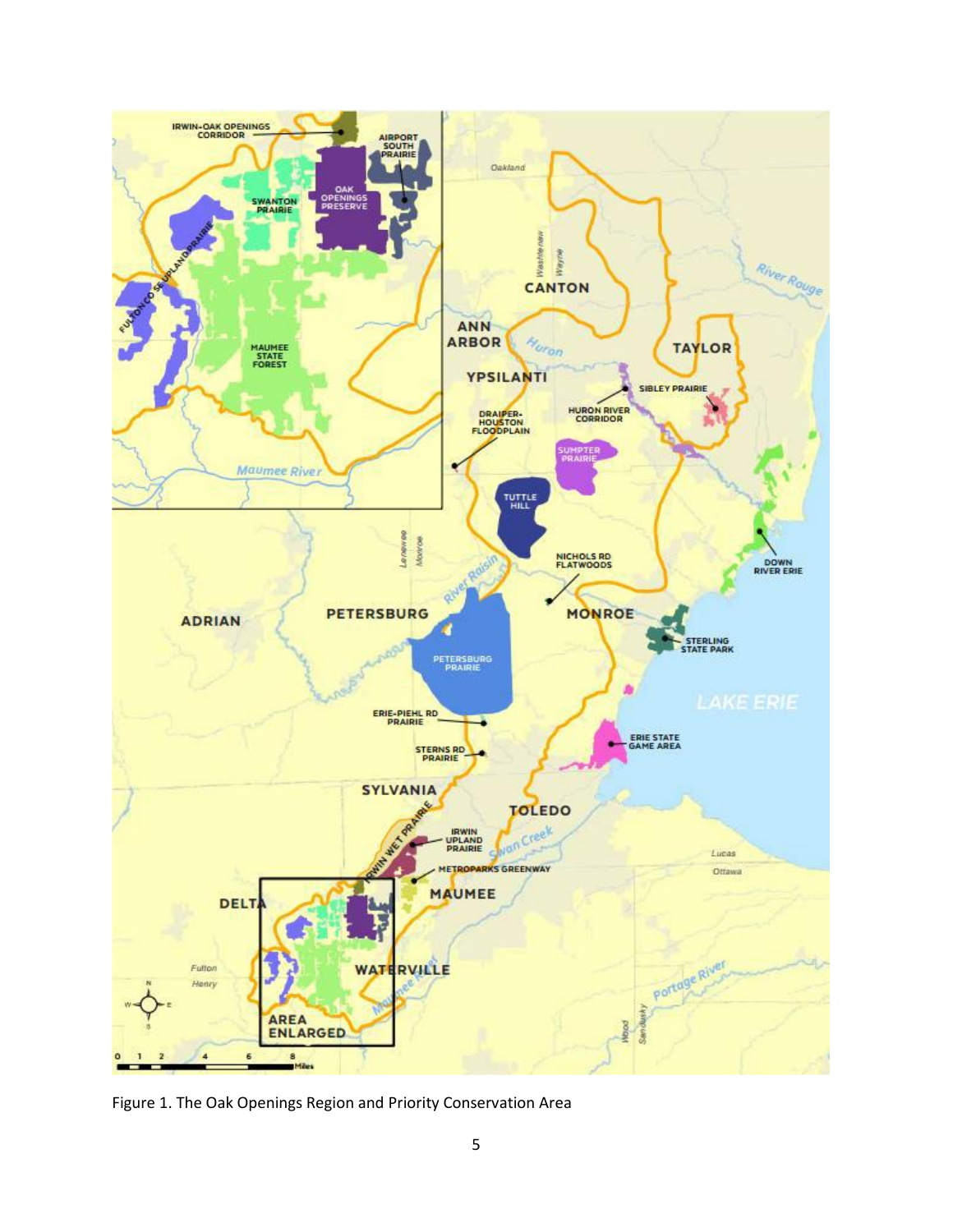## <span id="page-6-0"></span>**Goals and Objectives**

The primary goal of the plan is to increase capacity across multiple agencies to prevent, detect, and control invasive species in the Oak Openings Region. This goal will be met by completing tasks associated with four objectives: **1. Develop and utilize a science-based methodology to assess the risk of invasive plant species**, 2. **Prioritize and strategically implement management across partnerships**, 3. **Decrease likelihood of new species establishing and spreading through vector control and EDRR, 4.Prevent the introduction and limit the spread through public outreach, staff training, and info sharing.** Application of the management plan at a regional scale will help to minimize the negative effects of invasive plants and increase the value of natural areas. Outlined below are brief narratives of activities associated with each objective and the current status. Tasks and timeline can be found in Section III: Operational Plan.

## **Objective 1: Develop and utilize a science-based methodology to assess the risk of invasive plant species and prioritize management activities**

- a. Develop protocol and assess invasive plants in the Oak Openings- The University of Toledo developed an assessment protocol to establish management priority for invasive plants within the region (Assessment Methodology and Score Sheet, Appendix A). The assessment is structured so that emerging species are considered a higher priority for management than widespread species that are difficult to manage, even if the two species have the same biological/ecological threat level. The Ohio Invasive Plant Council (OIPC) Assessment was used as the basis for the Oak Openings assessment and regional partners provided input to ensure that the end product was relevant to regional invasive plant management. The assessment consists of 25 questions within two sections: 1) Regional Ranking, and 2) Site Characteristics. As of 2018, 22 species were assessed and ranked (Appendix B). The output of the assessment is the Oak Openings Threat Matrix, which can be used as a decision support tool to inform the activities of land managers and their conservation staff. High ranking threats should be prioritized for treatment. The Threat Matrix is intended to be a living document and updated as new plant assessment are conducted. The Stewardship subcommittee has identified an additional 12 species to be assessed.
- b. Map Priority Species to inform ecological models and identify priority projects. Mapping efforts should include private and public landowners adjacent to conservation lands or within Priority Conservation Areas (See Figure 1) and focus primarily on alert and target species outlined in the Threat Matrix, although any species encountered can be added. Partners are encouraged to report occurrence data to the Midwest Invasive Species Network (MISIN) so that data is shared with all partners and will help to track the introduction and spread of species. This data will also contribute to Early Detection Rapid Response (EDRR) and modeling efforts. MISIN, developed and maintained by Michigan State University, offers a website and mobile app open to professionals and the general public. Individual reports can be submitted, and MISIN also allows for bulk data submissions such as those associated with invasive plant monitoring.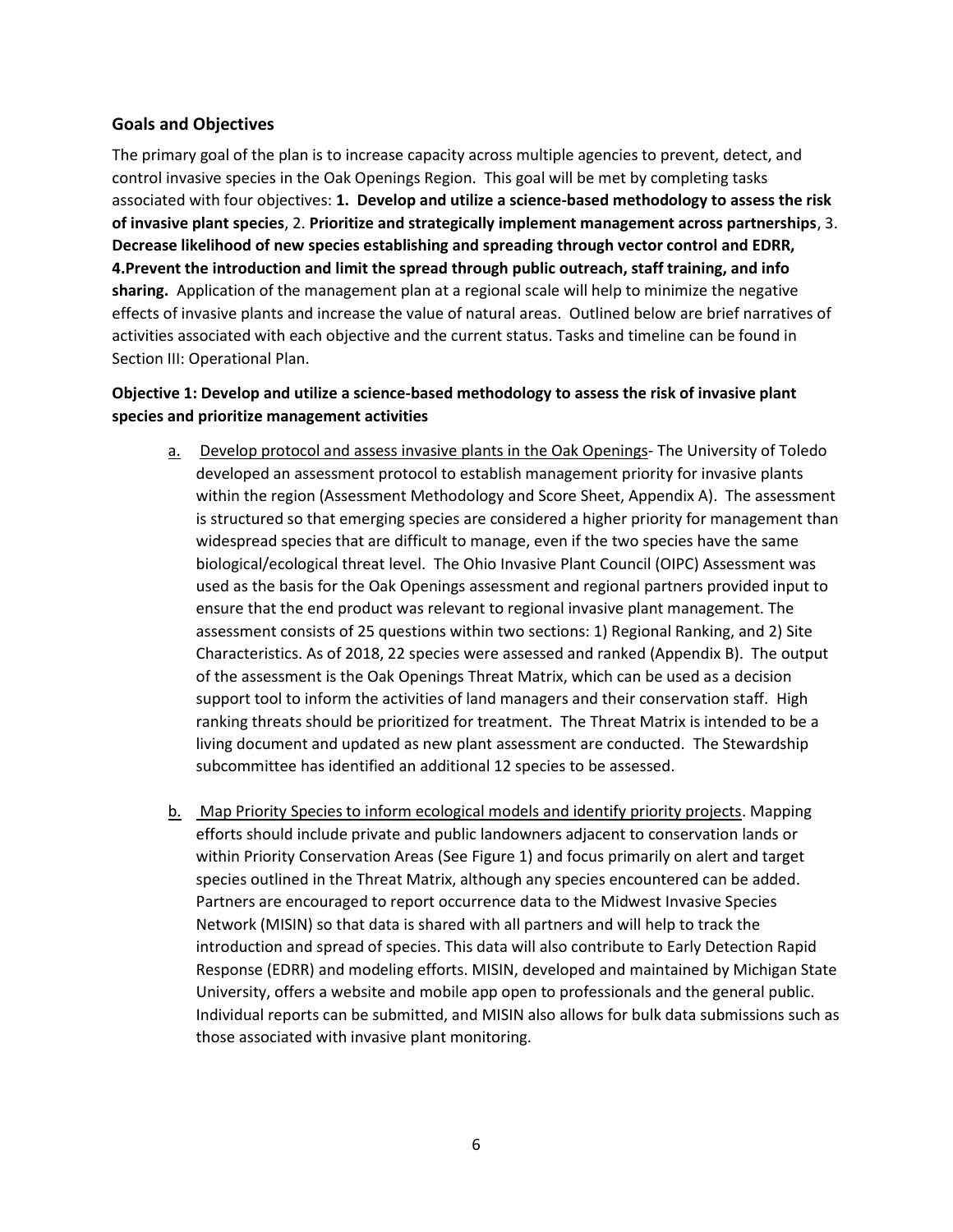c. Use Ecological Niche Modeling to guide Early Detection Rapid Response (EDDR) Management- Ecological Niche Modeling is used to predict areas likely to be invaded by invasive plants, thereby providing a framework that can be used by land management agencies to plan monitoring and management activities that focus on EDRR. GRI partner, The University of Toledo, created a model that combines species occurrence data with environmental variables to predict suitable habitat for the species of interest (Methodology in Appendix C). The model was used to examine potential distributions through two vectors of spread (roads and streams) for seven invasive plant species (*Alliaria petiolata, Berberis thunbergii, Celastrus orbiculatus, Elaeagnus umbellata, Frangula alnus, Rhamnus cathartica, and Rosa multiflora*) in the Oak Openings region of southeast Michigan and northwest Ohio. Future work should focus on expanding the database of presence points for invasive plant species in the region and running additional vector and pathway analyses. We expect increasing presence points to increase the accuracy of model outputs for each species.

#### **Objective 2: Strategically implement management across partnership**

- a. Treat Invasive Species using Best Management Practices- Best Management Practices have been developed that outline pertinent information and a systematic control approach specific to the Oak Openings for priority species so that land managers can efficiently apply the most effective treatments at the right time of year. These are available to practitioners a[t www.oakopenings.org](http://www.oakopenings.org/) or in Appendix D. Land managers are encouraged to print and collate the BMP's in a binder for staff to have readily available in the field.
- b. Communicate and Coordinate the timely treatment of priority species Using the threat matrix and mapped locations of priority species, the CWMA coordinator will provide reminders, maps, and necessary BMP's to GRI partners and landowners throughout the year as a particular species is ready to be treated so that invasive species are being addressed in a strategic fashion throughout the region.
- c. Train staff and volunteers in proper treatment techniques- The Green Ribbon Initiative has developed training modules to assist land managers in training staff and volunteers. These modules include PowerPoint presentations and lesson plans for herbaceous invasive species control, woody invasive species control, and restoration tools. The CWMA coordinator will hold two yearly trainings (one/state). Lesson Plans included in Appendix E. The coordinator will also hold trainings as needed for permanent staff on using the threat matrix and ecological model for identifying priority management units.
- d. Evaluate treatments and actions- The Oak Openings Rapid Assessment Method (OORAM) was developed by the GRI Science Subcommittee to provide consistent means of assessing changes in quality on the landscape scale and across ownerships and of measuring site-level changes resulting from restoration activities. Evaluation of the size and extent of invasive species populations are a component of this method. Photographs should be taken before and after treatments. Protocol in Appendix F.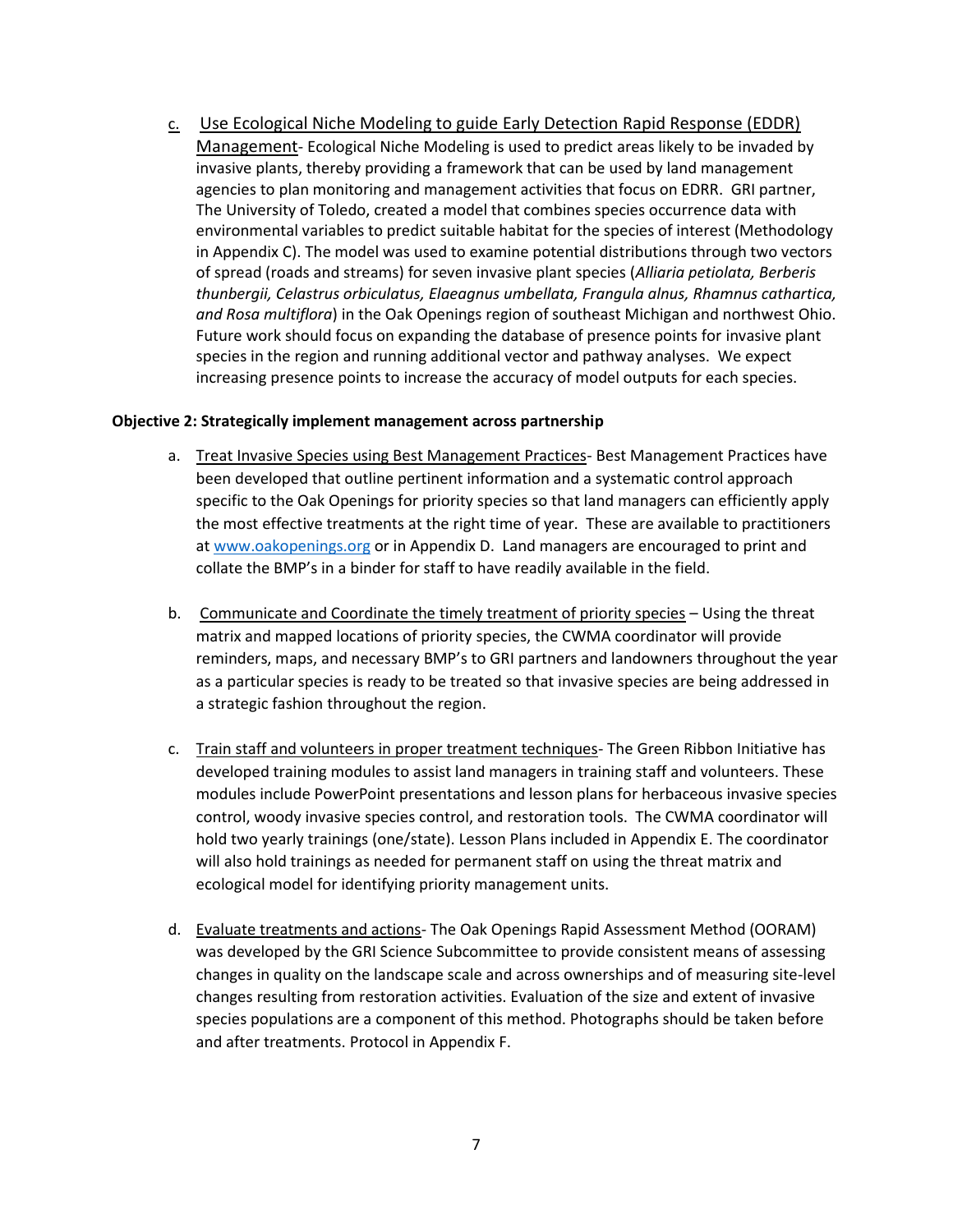**Objective 3: Decrease likelihood of new species establishing and spreading through vector control and EDRR.**

a. Control or address pathways of introduction or spread- Partners and the CWMA coordinator will work collaboratively with industry to address pathways of introduction. Initial modeling indicates three modes of introduction/spread that stand out as potential opportunities: transportation corridors, the horticultural industry, and outdoor recreation. Next steps in this activity should include creating contact lists in industry and developing ways to address the issue. Reports of new species— All partners are encouraged to report alert and priority species to MISIN. Partners may share new alert species with the coordinator for faster repsonse. Some partners with minimal staff resources may not use MISIN, in this case the coordinator will serve as the hub for information intake and output. The CWMA coordinator will use the alert feature through MISIN for priority species and will email partners when a notice is recieved.

# **Objective 4: Prevent the introduction and limit the spread through public outreach and information sharing**

- a. Conduct outreach campaigns and workshops for target audiences. Audience appropriate subject matter should be selected on an annual basis and may include education on regulations or decontamination techniques. Audiences to consider include landowners, local government officials, and partner staff.
- b. Expand and improve existing information-gathering. Engage and train partners and public in ID of high threat and reporting to MISIN.
- c. Engage in proactive communication with and through existing partnerships- The CWMA coordinator should maintain communication with regional invasive species networks. This is an important form of cultural control and an essential part of EDRR.
- d. Assess changes in attitude-through surveys of target audiences
- e. Maintain a web presence- The Green Ribbon Initiative operates the website [www.oakopenings.org.](http://www.oakopenings.org/) Included on this site will be a page for the Oak Openings CWMA with information for partners and landowners regarding the management of invasive species.

## <span id="page-8-0"></span>**Measures of Project Success**

Restoration Volume and Quality- One representative from each GRI agency will report annual treatment acres on properties within the Oak Openings Region and OORAM scores to the CWMA Coordinator.

Trainings Conducted- One representative from each GRI agency will report the number of invasive species trainings conducted, to whom, location, number of participants.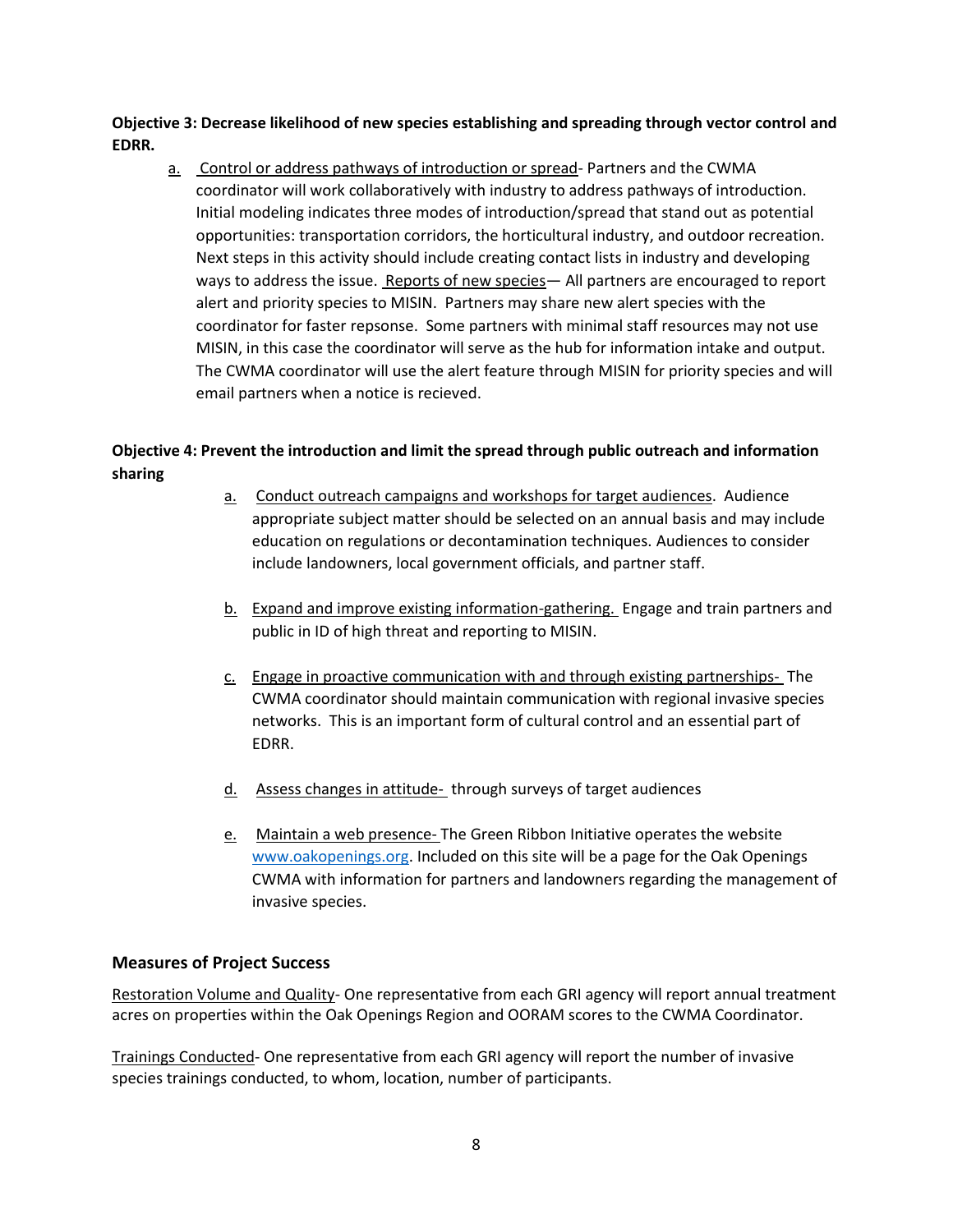# <span id="page-9-0"></span>Partnership Tools and Resources

**CWMA Coordinator-** Currently a part-time position employed by The Nature Conservancy. This position is funded until 2021 with a grant from the US Forest Service. GRI partners will continue to seek funding for this position. The Coordinator is a resource for all CWMA partners.

**Interagency Restoration Team**- A team of grant-funded Oak Openings restoration experts employed through the Nature Conservancy. This team has the knowledge and tools to efficiently remove invasive species in the Oak Openings and work on high-priority projects identified by partners. The team is also available for contract when grant funding is not available. Contact Ashlee Decker for more information: [ashlee.decker@tnc.org.](mailto:ashlee.decker@tnc.org)

**Plant Assessment Protocol and Threat Matrix**- A decision-support tool for land managers and should be used to guide invasive species management. Developed using an invasive species assessments. (Appendix A and B)

**Ecological Niche Model Methodology** - Uses species occurrence data and environmental variables to predict suitable habitat for invasive plant species with Maxent. Outputs can be used to plan monitoring and management activities that focus on EDRR by predicting areas likely to be invaded by individual invasive plants. Appendix C.

**Best Management Practices-** Provide detailed information on invasive species management in the Oak Openings, including guidelines for mechanical, chemical, and biological treatments, prevention of spread by equipment, and specific methods for individual species. Appendix D.

**Train-the Trainer Workshops**- To be used by land managers and volunteers to train field staff and crews. Addressees management and monitoring efforts in the region while having a consistent message. Includes PowerPoint presentations and lesson plans for herbaceous invasive species control, woody invasive species control, monitoring for management, native seed collection and propagation and restoration tools. Lesson Plans in Appendix E.

**Oak Openings Rapid Assessment Method Protocol**- A method to quickly assess habitat quality and track improvements at both site and landscape scales. Protocol and Datasheets Appendix F.

**Adopt**-**A-Natural Area-** A program which provides opportunities for individuals, community groups, schools, corporations, or any community group to take an active part in the stewardship of local natural areas. Enrolled volunteers are provided with background information and training by the Green Ribbon Initiative. [http://www.oakopenings.org/resources/volunteers/adopt-a-natural-area-program/.](http://www.oakopenings.org/resources/volunteers/adopt-a-natural-area-program/) Contact [ashlee.decker@tnc.org](mailto:ashlee.decker@tnc.org) to connect a group with a property.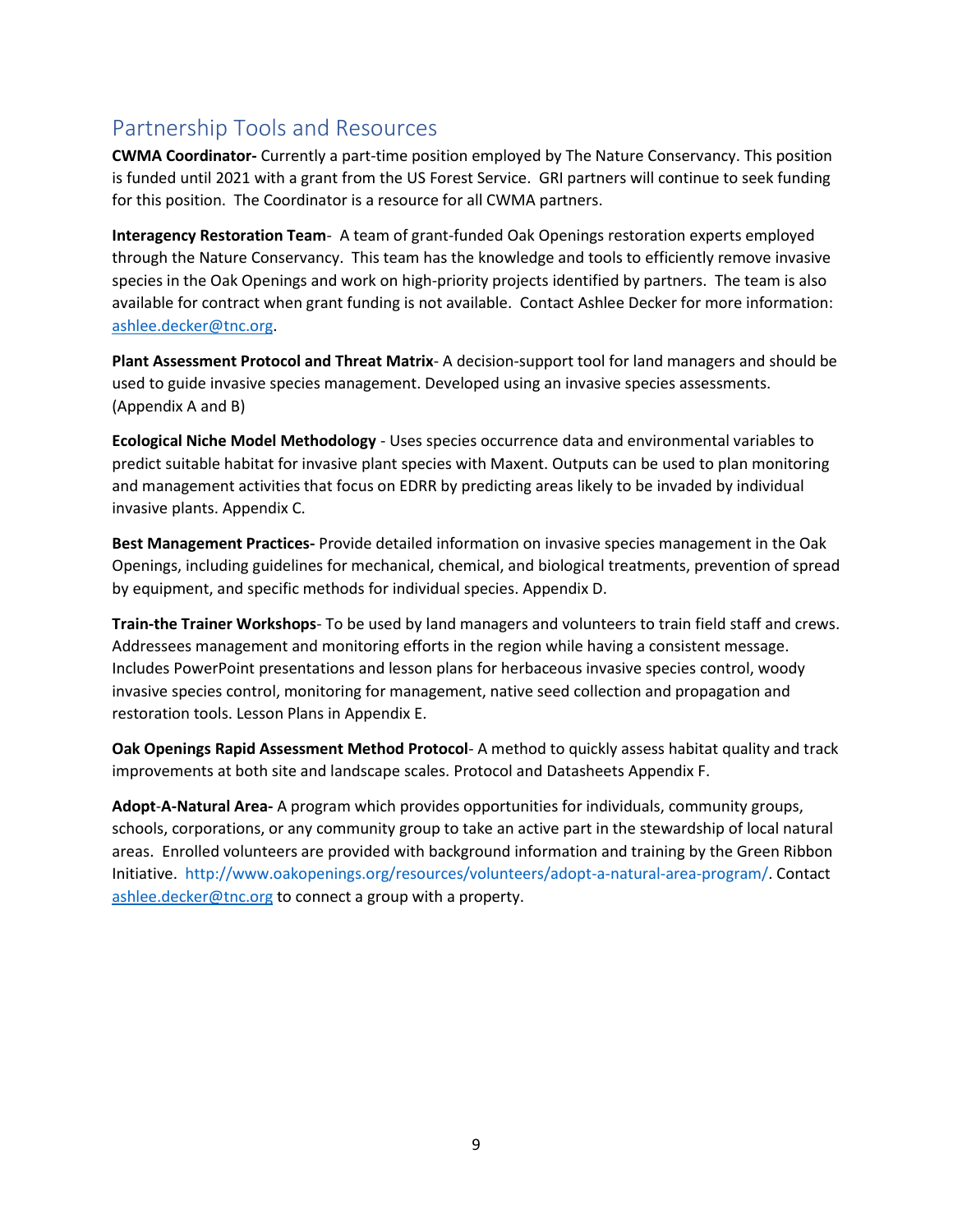# <span id="page-10-1"></span><span id="page-10-0"></span>Operational Plan

## **Management and Organization**

The Green Ribbon Initiative (GRI) is a group of more than 20 partners that have committed to the preservation and restoration of natural areas within the Oak Openings. Partners organize themselves into subcommittees and working groups. The Oak Openings Cooperative Weed Management Area (CWMA) is housed in the GRI Stewardship Subcommittee, creating a collaborative forum among land managers. The subcommittee meets at least twice per year and participating partners are encouraged to attend. A CWMA Coordinator will support implementation of invasive species projects on behalf of the GRI Stewardship Subcommittee to ensure that all activities are completed across ownerships in a cohesive fashion. Because the CWMA spans two states, the OO CWMA should strive to work collaboratively with the Michigan delineated Western Lake Erie CISMA where appropriate. Proactive communication should also be maintained with regional invasive species programs including: the Ohio Invasive Plant Council (OIPC), Midwest Invasive Species Network (MISIN), The Stewardship Network, Midwest Invasive Plant Network (MIPN), and other regional CWMA/CISMAs.



Figure 2. GRI and Oak Openings CWMA Organizational Structure

#### <span id="page-10-2"></span>**Job Descriptions**

The following job descriptions can be found in Appendix G.

- a. Subcommittee Chair
- b. CWMA Coordinator
- c. Interagency Restoration Team Crew members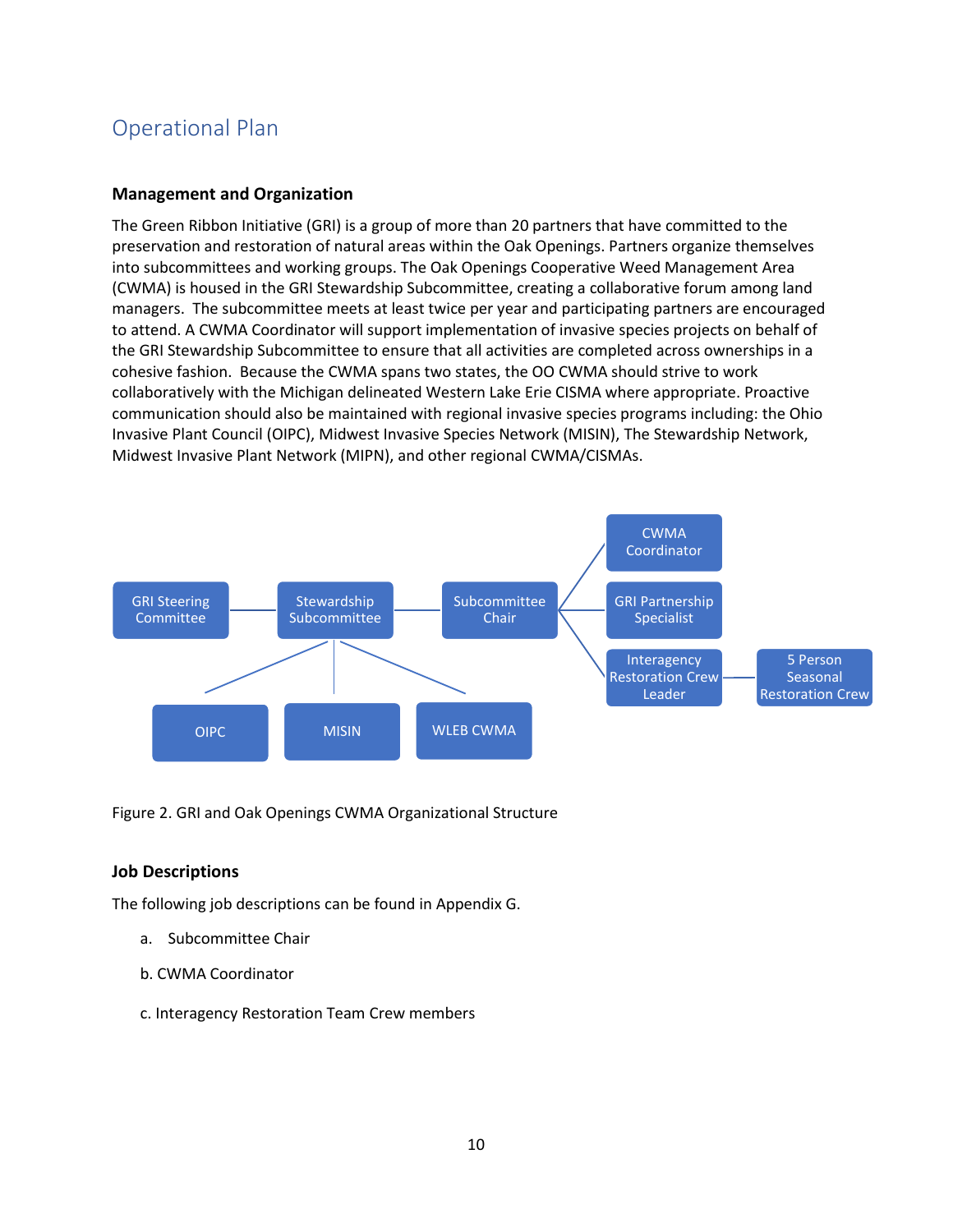# <span id="page-11-0"></span>**Work Plan**

The following tables outline actions and intermediate outcomes associated with each of the four objectives (Table 2) and the contact person currently involved in stewardship activities within the Oak Openings Region.

|  | Table 2. 10-year work plan |  |  |
|--|----------------------------|--|--|
|--|----------------------------|--|--|

| <b>OBJECTIVES</b>                                                  | <b>ACTIONS</b>                                               | <b>INTERMEDIATE OUTCOMES</b>                                                                                | <b>COMPLETION</b><br><b>DATE</b> | <b>RESPONSIBLE</b><br><b>PARTY</b>                   |
|--------------------------------------------------------------------|--------------------------------------------------------------|-------------------------------------------------------------------------------------------------------------|----------------------------------|------------------------------------------------------|
| 1. Develop                                                         | a. Oak Openings<br><b>Invasive Plant</b>                     | Assessment protocol developed and<br>vetted with partners. 22 plant<br>assessments completed.               | completed<br>2018                | UT/TNC                                               |
| and utilize a<br>science-<br>based<br>methodology<br>to assess the | Assessments                                                  | 10 additional species identified for<br>assessment                                                          | 2021                             | <b>CWMA</b><br>Coordinator                           |
|                                                                    | b. Map Priority<br>Species                                   | enter priority species observed into<br>MISIN from 2,000 acres of OORAM<br>monitoring efforts               | 2021                             | <b>CWMA</b><br>Coordinator                           |
| risk of<br>invasive                                                | c. Ecological<br>Niche Modeling                              | Model developed and tested on 7<br>species                                                                  | 2018                             | UT                                                   |
| plant species                                                      |                                                              | Continue collecting data points for<br>improved output-- see 1b for<br>intermediate outcome                 |                                  | <b>All Partners</b>                                  |
|                                                                    | a. Treat Invasive<br><b>Species using Best</b><br>Management | Best management practices<br>developed for 20 species                                                       | 2018                             | UT/TNC/Partn<br>ers                                  |
|                                                                    |                                                              | Develop 10 additional BMPs                                                                                  | 2021                             | <b>CWMA</b><br>Coordinator/pa<br>rtners              |
|                                                                    | Practices                                                    | Treat 1,000 acres per year of invasive<br>species across the Oak Openings<br>Region in priority landscapes. | yearly                           | <b>All Partners</b>                                  |
| 2. Prioritize<br>and                                               | b. Evaluate<br>treatments and<br>actions                     | Develop protocol for monitoring at a<br>landscape scale                                                     | Completed<br>2016                | UT                                                   |
| strategically<br>implement<br>management<br>across<br>partnerships |                                                              | Digitize new assessment units for<br>baseline monitoring (4,000 acres)                                      | 2020                             | <b>CWMA</b><br>Coordinator                           |
|                                                                    |                                                              | Conduct baseline surveys on 2,000<br>acres                                                                  | 2021                             | <b>CWMA</b><br>Coordinator                           |
|                                                                    | c. Communicate<br>and Coordinate                             | CWMA coordinator will attend at<br>least one meeting with another<br>regional CWMA                          | yearly                           | <b>CWMA</b><br>Coordinator                           |
|                                                                    |                                                              | <b>CWMA Coordinator will proactively</b><br>communicate with other regional<br>invasive plant organizations | Ongroing                         | <b>CWMA</b><br>Coordinator                           |
|                                                                    | d. Train<br>conservation staff                               | Hold two trainings per year (1/state)<br>for seasonal staff and volunteers                                  | ongoing                          | <b>CWMA</b><br>Coordinator/<br><b>GRI Specialist</b> |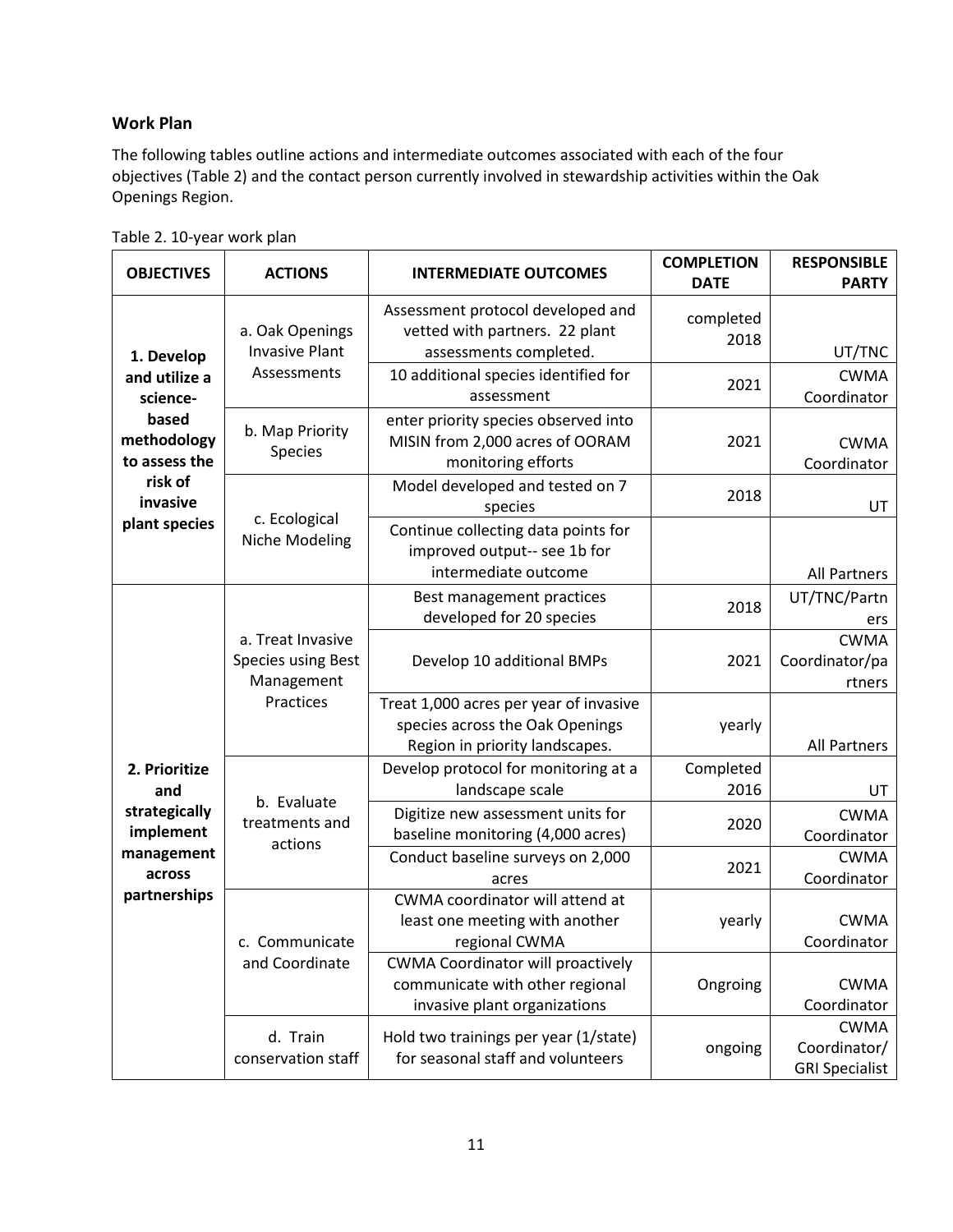|                                                                                                                      |                                                                   | Identify major vectors of spread                                                                                                                                                             | completed<br>2018 | UT.                                                                              |
|----------------------------------------------------------------------------------------------------------------------|-------------------------------------------------------------------|----------------------------------------------------------------------------------------------------------------------------------------------------------------------------------------------|-------------------|----------------------------------------------------------------------------------|
| 3. Decrease<br>likelihood of<br>new species<br>establishing                                                          | a. Control or<br>address pathways<br>of introduction or<br>spread | Engage with at least 6 entities from<br>the transportation and/or horicultural<br>industry to co-host educational<br>seminars OR discuss practices to<br>minimize spread of invasive species | 2025              | <b>CWMA</b><br>Coordinator/St<br>ewardship<br>Subcommittee<br>members            |
| and<br>spreading<br>through<br>vector<br>control and                                                                 |                                                                   | Develop and disseminate signage and<br>pamphlets for parks to educate<br>guests on spread of invasive species<br>during recreational activities                                              | 2025              | Stewardship<br>Subcommittee/<br><b>Education and</b><br>Outreach<br>Subcommittee |
| EDRR.                                                                                                                | b. Respond to<br>reports of new<br>species                        | <b>CWMA Coordinator request</b><br>information from conservation<br>partners, submit information to<br>MISIN as needed, and share alert<br>messages from MISIN                               | ongoing           | <b>CWMA</b><br>Coordinator                                                       |
| <b>Prevent the</b>                                                                                                   | a. Outreach<br>campaigns,<br>workshops                            | Host 2 educational workshop for an<br>identified target audience.                                                                                                                            | yearly            | <b>CWMA</b><br>Coordinator                                                       |
| introduction<br>and limit the<br>spread<br>through<br>public<br>outreach,<br>staff<br>training, and<br>info sharing. | b. Expand and<br>improve existing<br>information-<br>gathering-   | Attend at least one meeting with<br>another CISMA or regional CISMA<br>gatherings                                                                                                            | yearly            | <b>CWMA</b><br>Coordinator                                                       |
|                                                                                                                      | c. Assess changes<br>in attitude                                  | Explore collaboration with university<br>or partners to conduct a study for<br>target audiences                                                                                              | ongoing           | Stewardship<br>Subcommittee                                                      |
|                                                                                                                      | d. Web presence                                                   | Create and maintain a webpage on<br>www.oakopenings.org for invasive<br>species information                                                                                                  | 2021              | <b>GRI Specialist</b>                                                            |